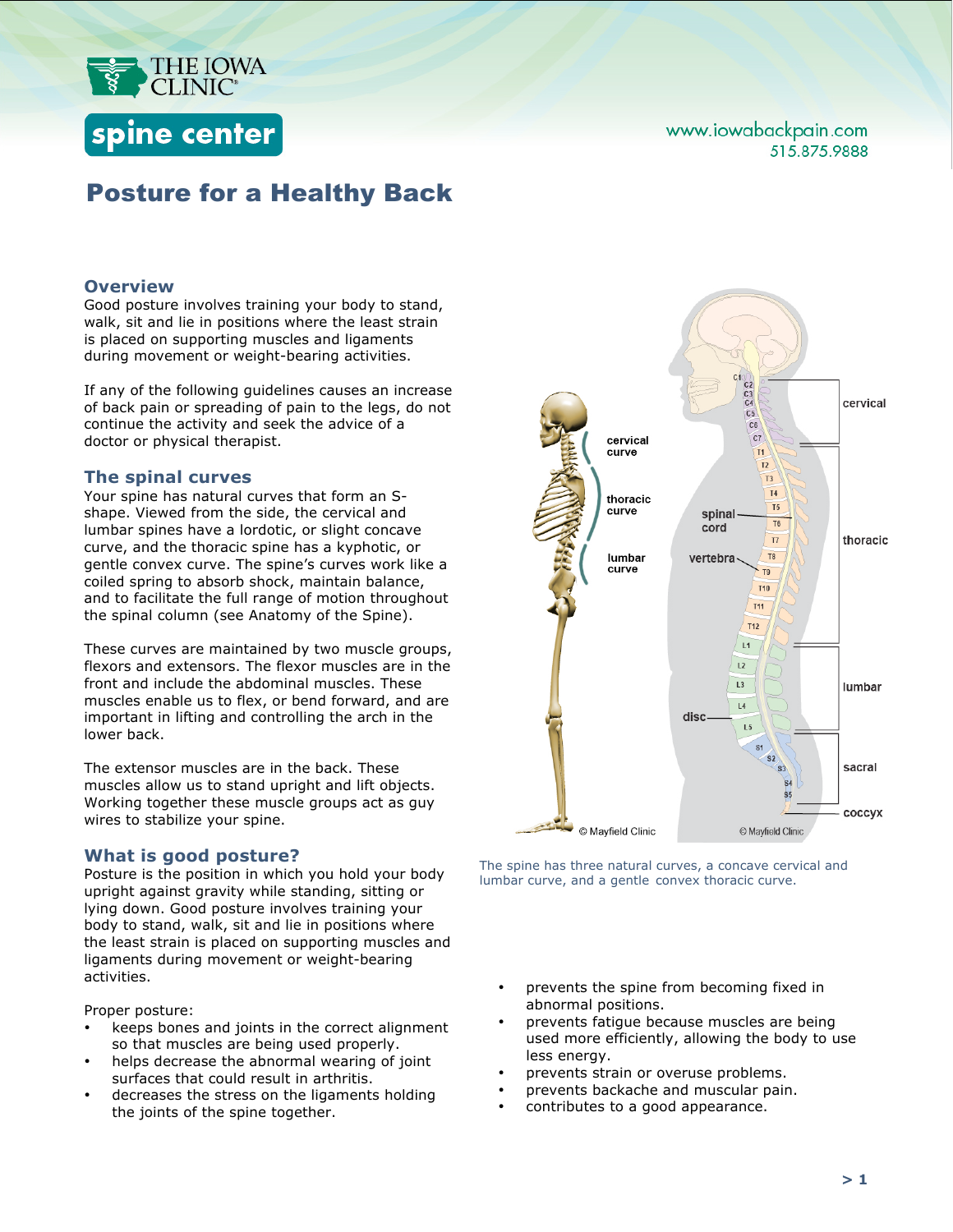# **Proper posture requirements**

- 1. Good muscle flexibility
- 2. Normal motion in the joints
- 3. Strong postural muscles
- 4. A balance of muscles on both sides of the spine
- 5. Awareness of your own posture, plus awareness of proper posture which leads to conscious correction. With much practice, the correct posture for standing, sitting, and lying down (as described below and on the following page) will gradually replace your old posture.

### **Correct way to stand**

- 1. Hold your head up straight with your chin in. Do not tilt your head forward, backward or sideways.
- 2. Make sure your earlobes are in line with the middle of your shoulders.
- 3. Keep your shoulder blades back.
- 4. Keep your knees straight.
- 5. Stretch the top of your head toward the ceiling.
- 6. Tuck your stomach in. Do not tilt your pelvis forward or backward.
- 7. The arches in your feet should be supported.

# **Correct way to sit**

- 1. Sit up with your back straight and your shoulders back. Your buttocks should touch the back of your chair.
- 2. All three normal back curves should be present while sitting. A small, rolled-up towel or a lumbar roll can be used to help you maintain the normal curves in your back. Here's how to find a good sitting position when you're not using a back support or lumbar roll: Sit at the end of your chair and slouch completely. Draw yourself up and accentuate the curve of your back as far as possible. Hold for a few seconds. Release the position slightly (about 10 degrees). This is a good sitting posture.
- 3. Distribute your body weight evenly on both hips.
- 4. Bend your knees at a right angle. Keep your knees even with or slightly higher than your hips. (use a foot rest or stool if necessary). Your legs should not be crossed.
- 5. Keep your feet flat on the floor.
- 6. Try to avoid sitting in the same position for more than 30 minutes.
- 7. At work, adjust your chair height and work station so you can sit up close to your work and tilt it up at you. Rest your elbows and arms on your chair or desk, keeping your shoulders relaxed.
- 8. When sitting in a chair that rolls and pivots, don't twist at the waist while sitting. Instead, turn your whole body.
- 9. When standing up from the sitting position, move to the front of the seat of your chair. Stand up by straightening your legs. Avoid bending forward at your waist. Immediately stretch your back by doing 10 standing



backbends. You can assume other sitting positions for short periods of time, but most of your sitting time should be spent as described above so there is minimal stress on your spine.

# **Correct driving position**

Use a back support (lumbar roll) at the curve of your back. Your knees should be at the same level or higher than your hips.

Move the seat close to the steering wheel to support the curve of your back. The seat should be close enough to allow your knees to bend and your feet to reach the pedals.

## **Best position for sleeping/lying down**

The best lying or sleeping position may vary, depending on your symptoms. No matter what position you lie in, the pillow should be under your head, but not your shoulders, and should be a thickness that allows your head to be in a normal position.



© Mayfield Clinic

Try to sleep in a position which helps you maintain the curve in your back (such as on your back with a pillow under your knees or a lumbar roll under your lower back; or on your side with your knees slightly bent). Do not sleep on your side with your knees drawn up to your chest. You may want to avoid sleeping on your stomach, especially on a saggy